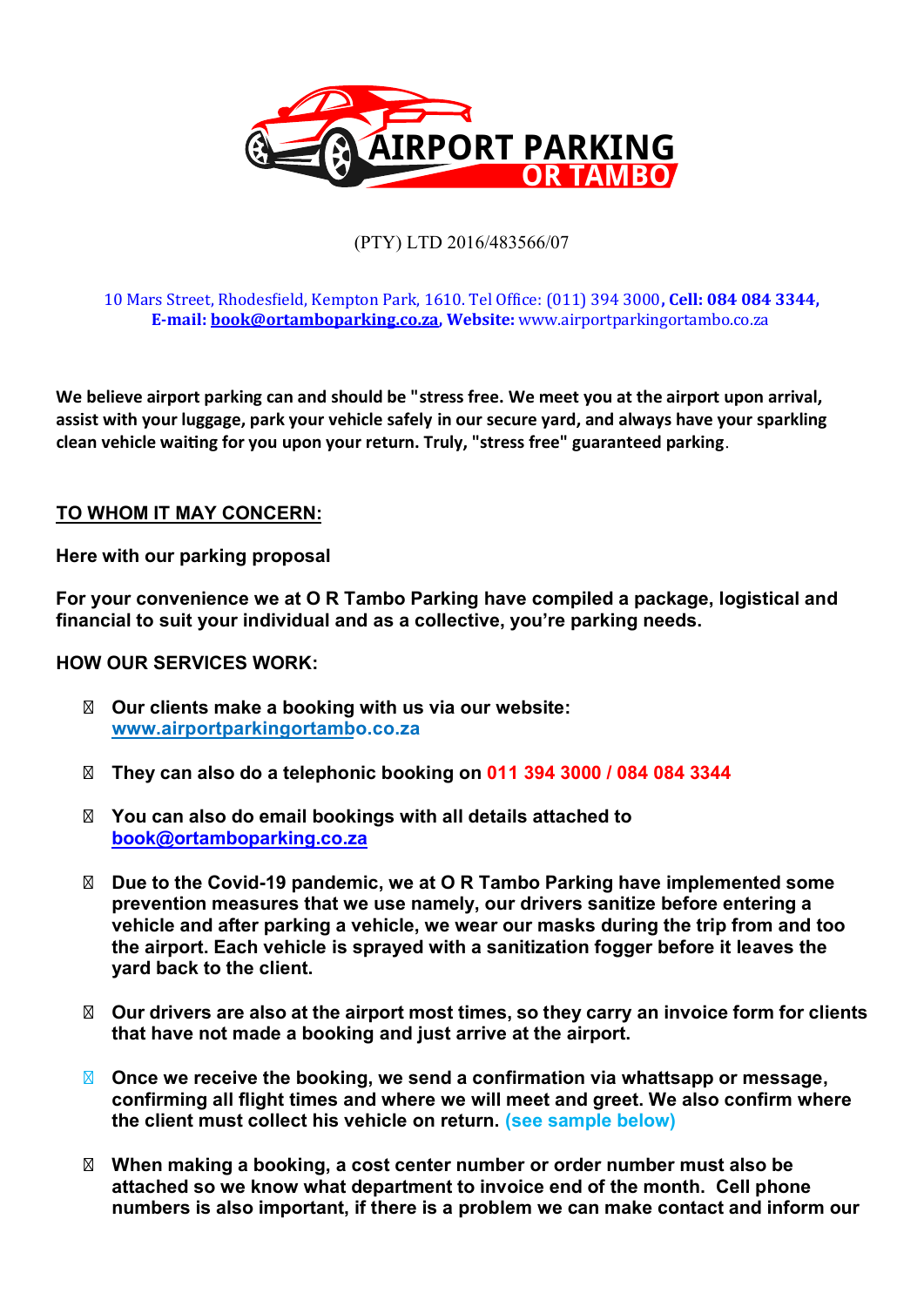**clients. Return flight no's will assist us in making sure the flight has landed or delayed.**

- **If a client is delayed or not returning on the date stipulated on the booking, it is their responsibility to make contact with our company and arrange accordingly. We don't want to unnecessary run up the vehicles kilometers by moving the vehicle up and down from the airport.**
- **Due to covid-19, we are not allowed to collect or deliver any vehicles from Departures. ACSA says that we can only work from Level 3 in Parkade 2 South. (see explanation below)**
- **Valuables and change is very safe in the vehicle. Special instructions can be given to the driver regarding Laptops, GPS's etc. whilst on your trip.**
- **Whilst the vehicle is in our care, it will stand in our shad netted yard. The day of your return we will then move the vehicle to the wash bay where it will receive a complimentary hand wash and vacuum.**
- **On the day you land, as soon as you have collected your luggage give us a call on 084 084 3344. We will then deliver your vehicle at the stipulated area for collection.**
- **We also ask that the client signs of the document when delivering and collecting his vehicle.**
- **Your staff will receive great treatment from our staff and management from the time of your arrival until the time you pick up your vehicle/s.**
- **O R Tambo parking works on calendar days: from the day the vehicle is booked in to the day the vehicle is collected. If the person is flying in at 24h00hrs and is a little late we will not charge for an extra day. If their flight is delayed and they arrive after 24h00hrs, there will be no extra charge for another day. (Just let us know of your delay).**
- **Please see our price list below, prices work per calendar day.**
- **Day 1 = R140**
- **Day 2 = R180**
- **Day 3 = R270**
- **Day 4 = R320**
- **Day 5 = R400**
- **Day 6 = R480**
- **Day 7 = R560**
- **Day 8 = R590**
- **Day 9 = R620**
- **Day 10 =R650**
- **After 10 days the amount is R30 a day extra.**
- **We are available 24hrs/day. We live on the property. We are 2.9 km's from the airport drop off zone, not more than 7km's will be added per booking**
- **We will open an account for your company. On the 25th of each month a statement will be forwarded, which needs to be paid by the end of the month.**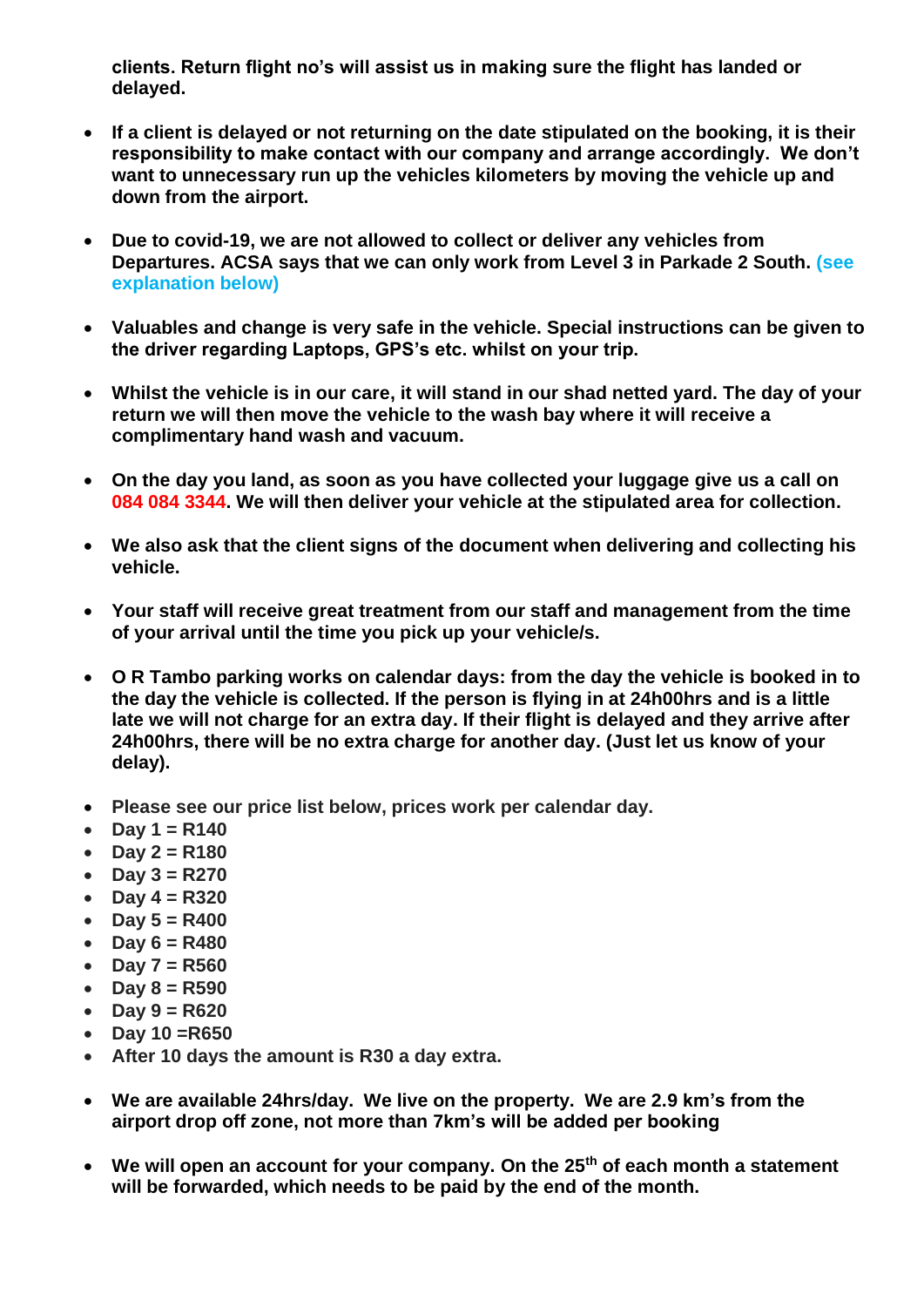- **We have a great team and we communicate well when it comes to large numbers of vehicles that need to be collected and delivered.**
- **Our facilities are secure and enclosed with electric fencing. Access to our properties is via remote control. Keys are locked away, so there is no way anyone can tamper or use vehicles for private use.**
- **Additional Services that we offer:-**
- **Take a client's vehicle to a Dealership for Service or Repairs - R 250.00.**
- **Full valet of vehicle - R 600.00.**
- **License renewals – R250.00**
- **We also have a panel beater that works off site. Work is good and price is very fair.**
- **Please don't hesitate to contact me, if I have not included everything or if you have questions regarding this proposal.**
- **Hope we can do business and build up a great relationship in the near future.**

**Kind Regards**

**OR Tambo Parking** 

• **This is a format of what our confirmation looks like:**

Confirmation of Booking at OR TAMBO PARKING

Ms. Test Tester 072 000 0000

06 Nov 10h45 09 Nov 17h45

R320 -00 (Paid)

Toyota Car **Grev** AA 12 BB GP

Please use your Name and Surname as a reference if you make a EFT payment... Please Mail PROOF OF PAYMENT TO [book@ortamboparking.co.za](mailto:book@ortamboparking.co.za)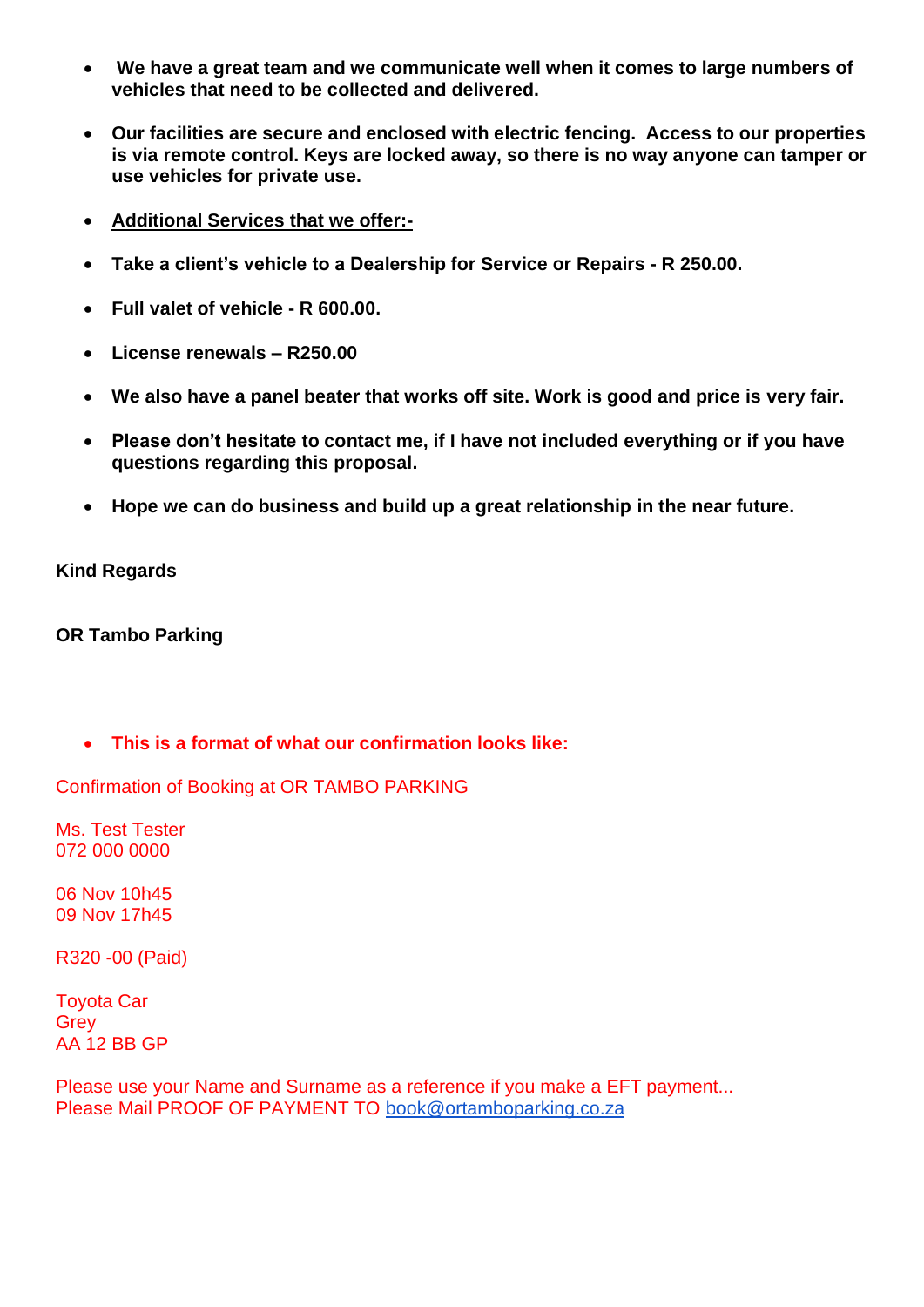#### **As you arrive at the airport entrance, follow the signs**

\*PARKING\* and \*CAR RENTALS\*

This will take you to **\*PARKADE 2 SOUTH**\*,

Enter into the Parkade \*2 SOUTH\* up the ramp and follow the ramp up to \*\*\*\*\*\*\*\*\*\*\*\*

\*LEVEL 3.\*

Once you enter the boom proceed forward and find a parking bay on the right.. Row H The Driver or vehicle will be or close to \*\*\*\*\*\*\*\*\*\*

\*ROW 3H\*

琴 This area is the new Drop off and Pick up site for all flights

# **Sample of booking form and terms and conditions below**